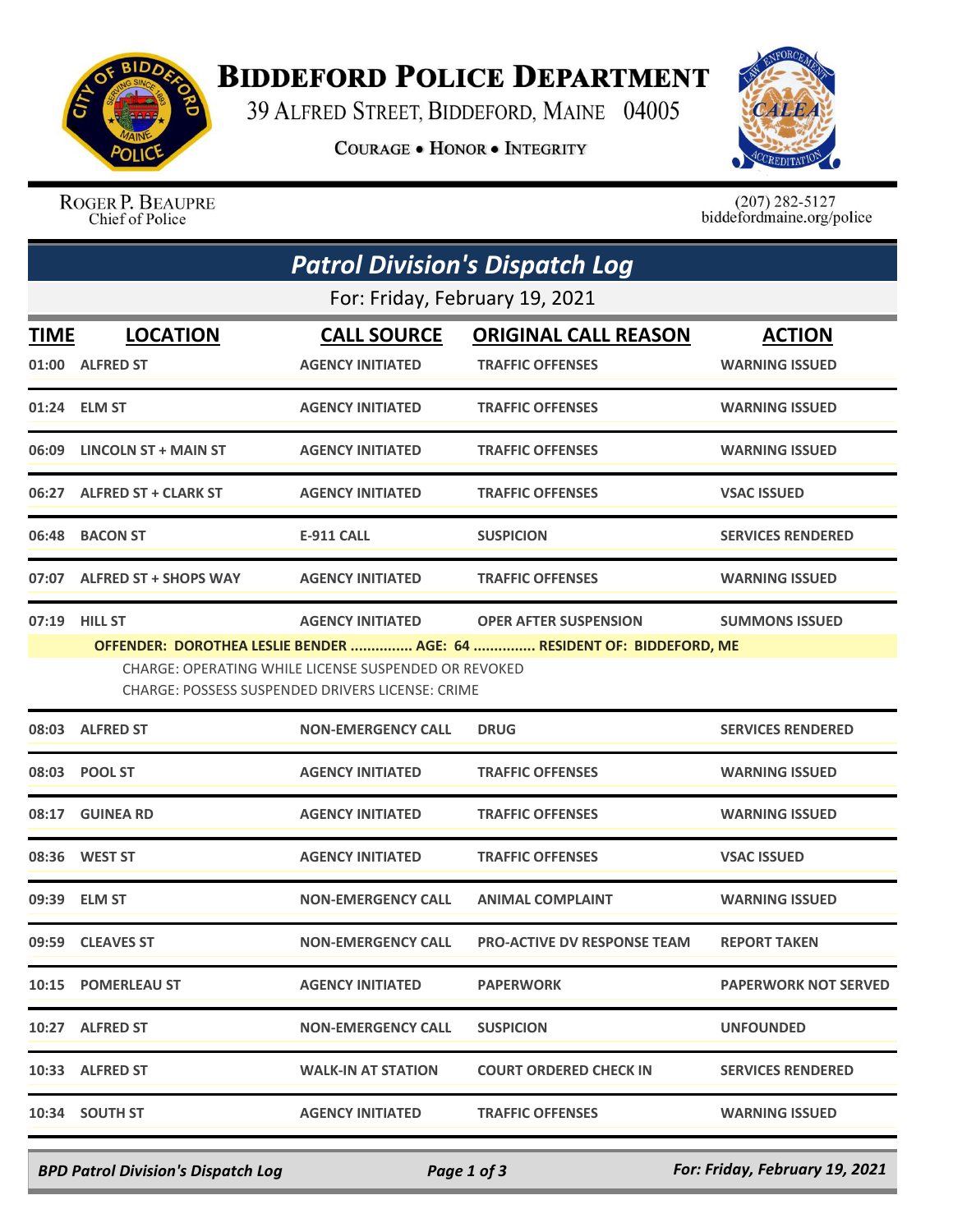| <b>TIME</b> | <b>LOCATION</b><br>10:51 ELM ST  | <b>CALL SOURCE</b><br><b>E-911 CALL</b> | <b>ORIGINAL CALL REASON</b><br>911 MISUSE      | <b>ACTION</b><br><b>SERVICES RENDERED</b> |
|-------------|----------------------------------|-----------------------------------------|------------------------------------------------|-------------------------------------------|
|             | 11:13 SOUTH ST                   | <b>AGENCY INITIATED</b>                 | <b>TRAFFIC OFFENSES</b>                        | <b>WARNING ISSUED</b>                     |
|             |                                  |                                         |                                                |                                           |
|             | 11:31 SOUTH ST                   | <b>AGENCY INITIATED</b>                 | <b>TRAFFIC OFFENSES</b>                        | <b>WARNING ISSUED</b>                     |
|             | 11:35 BIRCH ST                   | <b>AGENCY INITIATED</b>                 | <b>SUSPICION</b>                               | <b>SERVICES RENDERED</b>                  |
|             | 11:55 CUTTS ST + BRADBURY ST     | <b>NON-EMERGENCY CALL</b>               | <b>PARKING COMPLAINT</b>                       | <b>PARKING TICKET ISSUED</b>              |
|             | 13:02 OAK ST                     | <b>NON-EMERGENCY CALL</b>               | <b>SUSPICION</b>                               | <b>NEGATIVE CONTACT</b>                   |
|             | 13:18 HILL ST + BIRCH ST         | <b>AGENCY INITIATED</b>                 | <b>TRAFFIC OFFENSES</b>                        | <b>WARNING ISSUED</b>                     |
|             | 13:58 POOL ST                    | <b>AGENCY INITIATED</b>                 | <b>TRAFFIC OFFENSES</b>                        | <b>WARNING ISSUED</b>                     |
|             | 14:09 ALFRED ST                  | <b>AGENCY INITIATED</b>                 | <b>TRAFFIC OFFENSES</b>                        | <b>WARNING ISSUED</b>                     |
|             | 14:21 GRAHAM ST                  | <b>AGENCY INITIATED</b>                 | <b>TRAFFIC OFFENSES</b>                        | <b>VSAC ISSUED</b>                        |
|             | 15:06 ALFRED ST                  | <b>NON-EMERGENCY CALL</b>               | <b>SUSPICION</b>                               | <b>FIELD INTERVIEW</b>                    |
|             | 15:20 ALFRED ST                  | <b>AGENCY INITIATED</b>                 | <b>ASSIST OTHER AGENCY</b>                     | <b>REPORT TAKEN</b>                       |
|             | 15:50 MARINER WAY                | <b>NON-EMERGENCY CALL</b>               | 911 MISUSE                                     | <b>NO ACTION REQUIRED</b>                 |
| 15:59       | <b>DECARY RD</b>                 | <b>NON-EMERGENCY CALL</b>               | ATTEMPTED/THREATENED SUICIDE SERVICES RENDERED |                                           |
|             | 16:03 PEARL ST                   | <b>E-911 CALL</b>                       | 911 MISUSE                                     | <b>NO ACTION REQUIRED</b>                 |
|             | 16:45 CLIFFORD ST                | <b>E-911 CALL</b>                       | <b>DISABLED VEHICLE</b>                        | <b>NO ACTION REQUIRED</b>                 |
|             | 16:46 CLIFFORD ST + TIBBETTS AVE | <b>AGENCY INITIATED</b>                 | <b>DISABLED VEHICLE</b>                        | <b>SERVICES RENDERED</b>                  |
|             | 17:16 DECARY RD                  | E-911 CALL                              | 911 MISUSE                                     | <b>DISPATCH HANDLED</b>                   |
|             | 17:18 WEST ST + HILL ST          | <b>AGENCY INITIATED</b>                 | <b>DISABLED VEHICLE</b>                        | <b>SERVICES RENDERED</b>                  |
|             | 18:07 WEST ST                    | E-911 CALL                              | <b>DISABLED VEHICLE</b>                        | <b>SERVICES RENDERED</b>                  |
|             | 18:22 SULLIVAN ST                | <b>NON-EMERGENCY CALL</b>               | <b>CIVIL COMPLAINT</b>                         | <b>CIVIL COMPLAINT</b>                    |
|             | 19:04 ELM ST                     | <b>WALK-IN AT STATION</b>               | <b>THEFT</b>                                   | <b>REPORT TAKEN</b>                       |
|             | 19:13 PINE ST                    | <b>NON-EMERGENCY CALL</b>               | <b>PARKING COMPLAINT</b>                       | <b>SERVICES RENDERED</b>                  |
|             | 21:11 MAIN ST                    | <b>NON-EMERGENCY CALL</b>               | <b>DISTURBANCE / NOISE</b>                     | <b>SERVICES RENDERED</b>                  |
|             | 21:13 SOUTH ST                   | <b>NON-EMERGENCY CALL</b>               | <b>CIVIL COMPLAINT</b>                         | <b>SERVICES RENDERED</b>                  |

*BPD Patrol Division's Dispatch Log Page 2 of 3 For: Friday, February 19, 2021*